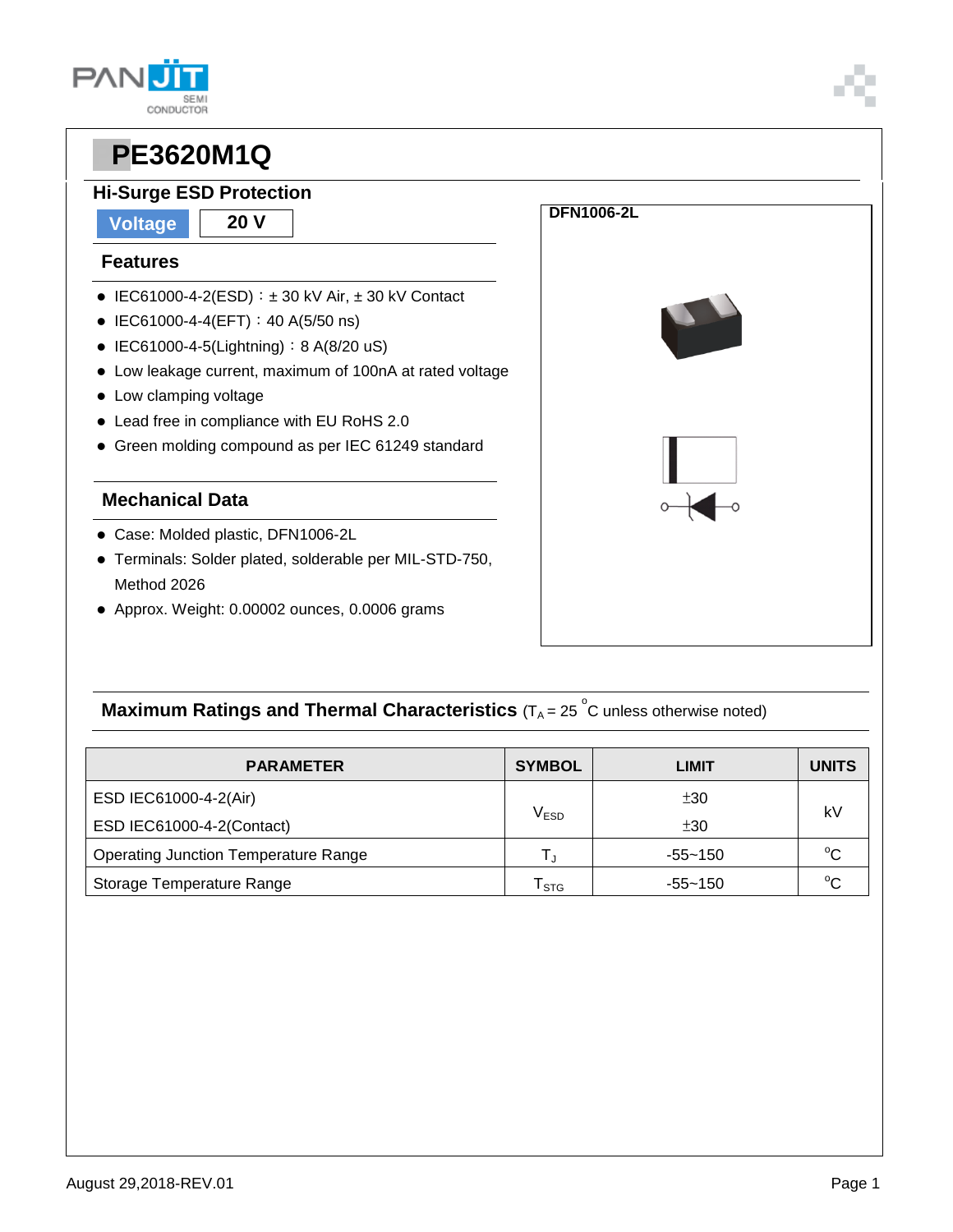



## **PPE3620M1Q**

### **Electrical Characteristics**  $(T_A = 25 \degree C$  unless otherwise noted)

| <b>PARAMETER</b>               | <b>SYMBOL</b>            | <b>TEST CONDITION</b>            | MIN. | TYP. | MAX. | <b>UNITS</b> |
|--------------------------------|--------------------------|----------------------------------|------|------|------|--------------|
| Reverse Stand-Off Voltage      | $V_{RWM}$ <sup>(1)</sup> |                                  |      |      | 20   | V            |
| Reverse Breakdown Voltage      | $V_{BR}$                 | $I_{BR}$ = 1 mA                  | 22   |      | 25   | V            |
| Reverse Leakage Current        | <sup>I</sup> R           | $V_R = 20 V$                     | ۰    | ۰    | 100  | nA           |
| <b>Clamping Voltage</b>        | $V_{CL}$                 | $I_{PP} = 1$ A, $t_P = 8/20$ us  |      |      | 27   | $\vee$       |
|                                |                          | $I_{PP} = 8 A$ , $t_P = 8/20$ us |      | ۰    | 35   |              |
| <b>Clamping Voltage TLP</b>    | $V_{CL}$ <sup>(2)</sup>  | $I_{PP} = 8 A$ , $t_P = 100$ ns  |      | 28.3 | ۰    | $\vee$       |
|                                |                          | $I_{PP}$ = 16 A, $t_P$ = 100ns   |      | 31.6 | ۰    |              |
| <b>Dynamic Resistance</b>      | $R_{DYN}$                | $t_{\rm P}$ = 100ns              |      | 0.41 | ۰    | Ω            |
| Off State Junction Capacitance | $C_{J}$                  | 0 Vdc Bias $f = 1$ MHz           |      |      | 60   | pF           |

NOTES:

1. A transient suppressor is selected according to the working peak reverse voltage( $V_{RWM}$ ), which should be equal to or greater than the DC or continuous peak operation voltage level.

2. Testing using Transmission Line Pulse (TLP) conditions:  $Z0 = 50 \Omega$ , t<sub>P</sub> = 100 ns.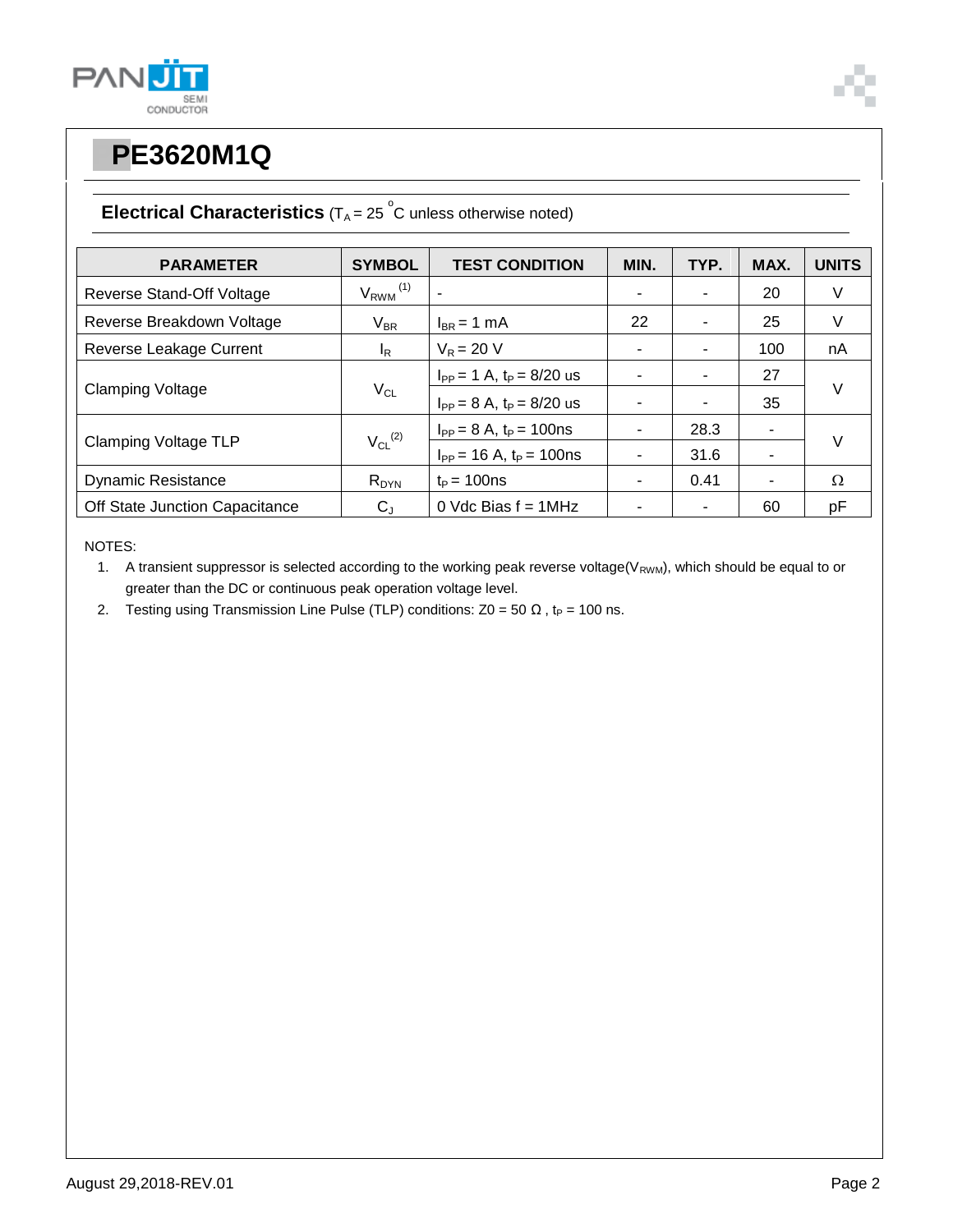

**TYPICAL CHARACTERISTIC CURVES**

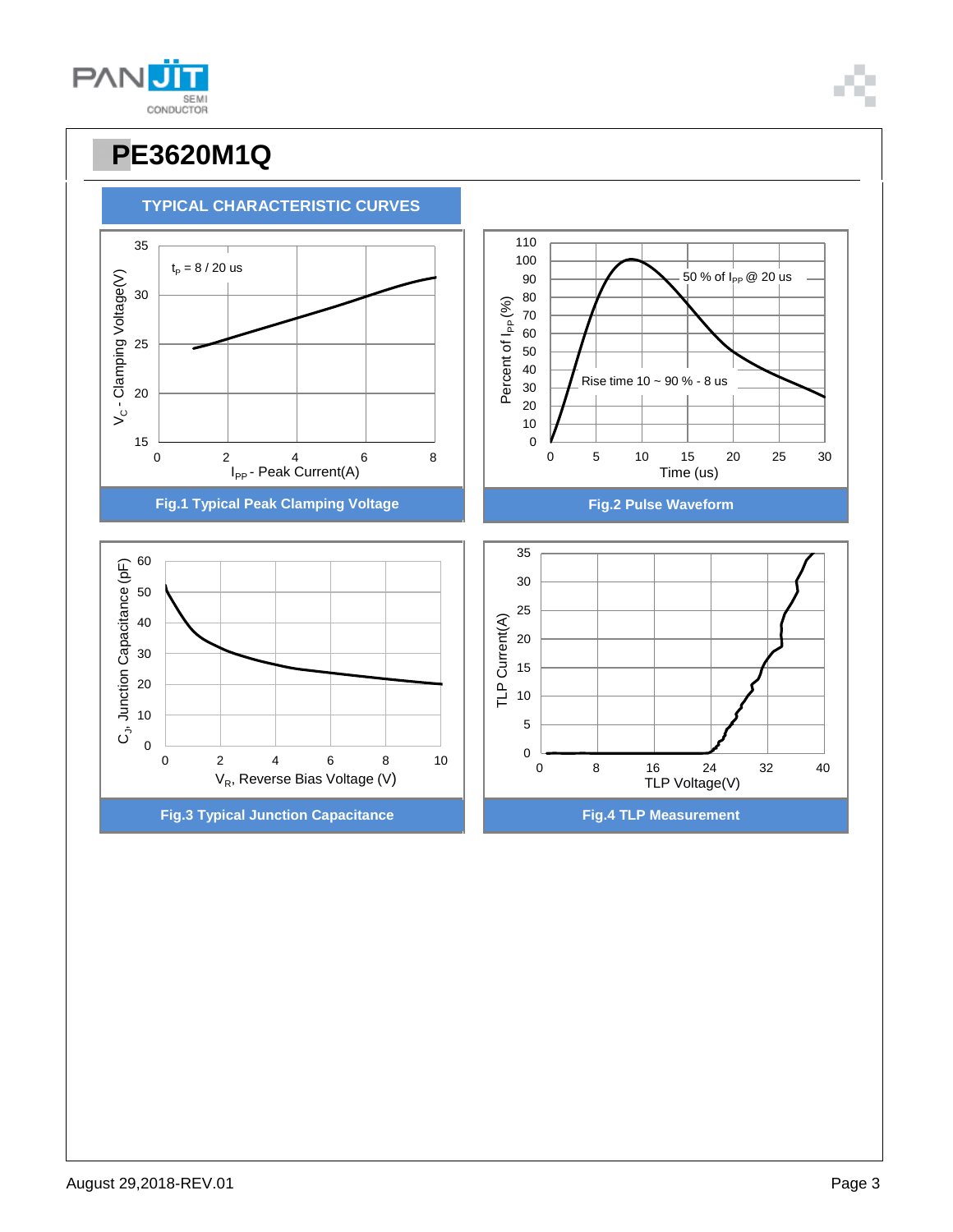



## **PPE3620M1Q**

#### **Part No Packing Code Version**

| <b>Part No Packing Code</b> | Package Type | <b>Packing Type</b> | <b>Marking</b> | <b>Version</b> |  |
|-----------------------------|--------------|---------------------|----------------|----------------|--|
| PE3620M1Q R1 00001          | DFN1006-2L   | 10K $/$ 7" Reel     | НC             | Halogen Free   |  |

#### **Packaging Information & Mounting Pad Layout**